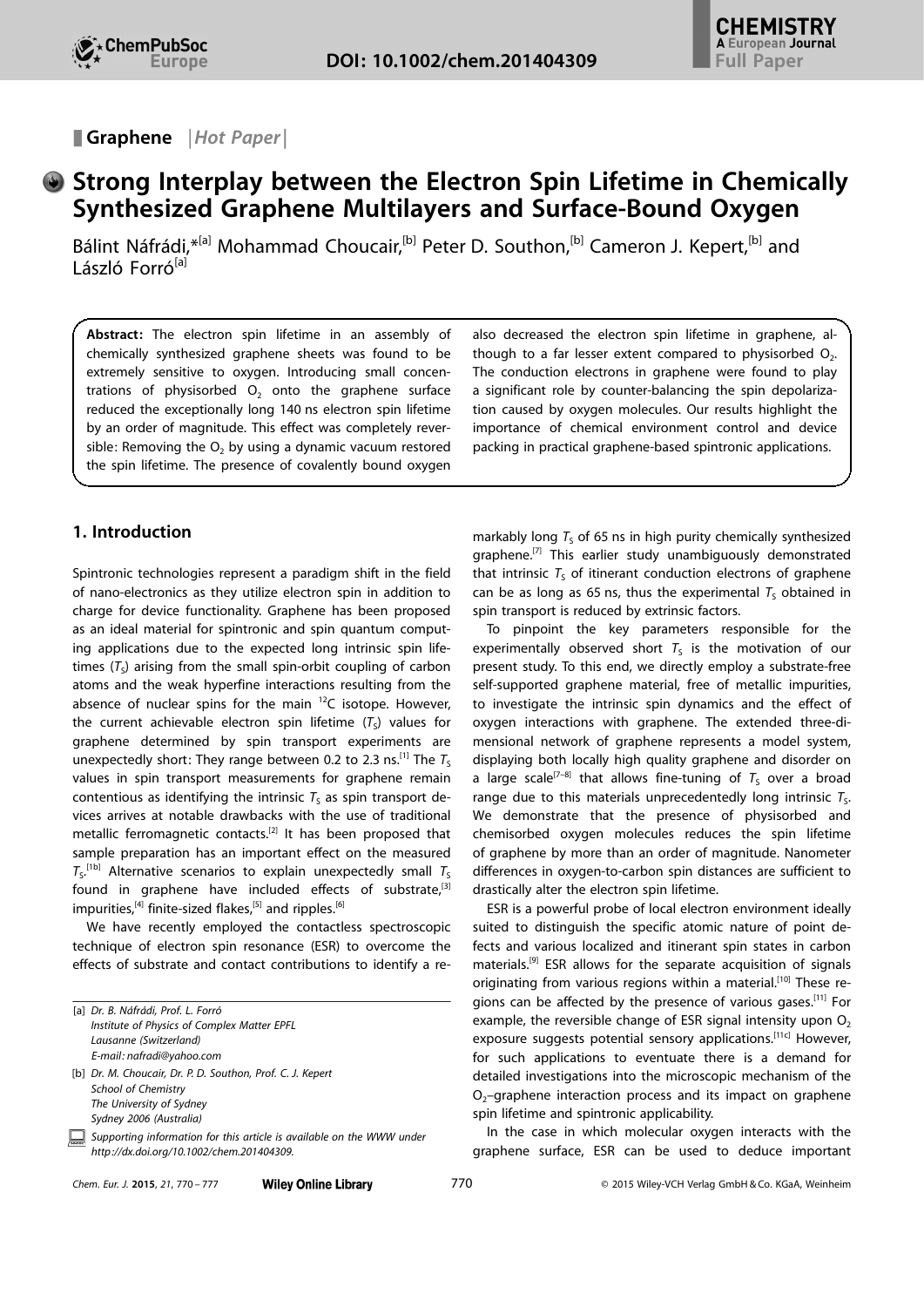

information arising from (but not limited to) a few possible scenarios: 1) If  $O<sub>2</sub>$  is significantly close to the surface, the line width of ESR signal would broaden (beyond detection limits) and appear as a reduction in susceptibility; 2) when  $O<sub>2</sub>$  is sufficiently far removed from the surface, conduction electrons average the entire signal and a signal with Lorentzian peak characteristics would then be observed; and 3) those carbon spins that are somewhere between the limits imposed by  $O<sub>2</sub>$  in scenarios (1) and (2) may be revealed by contributions to a signal with a distorted Lorentzian line shape. This is because  $O<sub>2</sub>$  gas is paramagnetic with spin-1 magnetic moment. By tuning the  $O<sub>2</sub>$  concentration and manipulating the efficiency of the motional narrowing caused by conduction, electrons estimations of the  $O<sub>2</sub>$ -carbon spin distances may be obtained. However, distinguishing these scenarios inherently relies on the use of high quality graphene materials that demonstrate long electron spin lifetime.

## 2. Experimental

### 2.1 Synthesis

The assembly of graphene sheets was obtained by a previously reported solvothermal synthesis pathway.<sup>[7-8]</sup> To summarize, propanol was used as the alcohol feedstock for the solvothermal reaction with sodium metal at 493 K for 72 h. The term "solvothermal" denotes conditions involving reactions performed at a temperature above the boiling point of a solvent in a closed reaction vessel. The solvothermal reaction yielded a solid product, which was rapidly pyrolized in air, resulting in a moderately oxidized graphene material. The resulting material was washed with water, then with acidified ethanol (2m hydrochloric acid in ethanol, 1:4 v/v ratio), and filtered under dynamic vacuum before drying in a vacuum oven at 473 K for 1 h.

### 2.2 Characterization

Transmission electron microscopy (TEM) was performed on a JEOL3000F operated at an acceleration voltage of 300 kV. The graphene sample was prepared by sonication for a few minutes in ethanol, then dropped directly onto a carboncoated copper TEM grid and after allowed to air dry.

Raman spectroscopy was performed using Argon 514 nm excitation laser on a Renishaw Raman inVia Reflex with a notch and edge filter cut-off of 100  $cm^{-1}$  (10% laser power, 10 s acquisition, 10 acquisitions,  $50 \times$  objective) and a spectral resolution of  $\approx$  1.4 cm<sup>-1</sup>. A small amount of sample was shaken in ethanol before dropping onto a stainless steel plate and allowed to air dry prior to analysis.

Gas adsorption isotherms were measured with an IGA-002 gravimetric adsorption instrument (Hiden–Isochema). Approximately 44 mg of graphene was loaded into a stainless steel basket and sealed in a stainless steel microbalance chamber. The chamber was evacuated, and heated to 715 K for 12 h before cooling. Isotherms were measured by pressurizing the sample chamber with a set pressure of gas, monitoring the mass for a minimum time to reach equilibrium, before increasing the pressure to the next programmed point. The sample temperature was maintained at  $(298.1 \pm 0.1)$  K. The gases were supplied at 99.99% purity.

X-ray photoelectron spectroscopy (XPS) measurements were conducted using an ESCALAB250Xi instrument manufactured by Thermo Scientific, UK. The background vacuum was below  $2 \times 10^{-9}$  mbar. Monochromated Al<sub>Ka</sub> (1486.68 eV) with a power of 156 W (12 mA and 13 kV) and a spot size of 500  $\mu$ m was used. The photoelectron take-off angle was 90 $^{\circ}$  and the pass energy was 20 eV for high-resolution surface region scans. Under the surface region scan conditions, a spectral resolution of 0.59 eV (full width at half maximum) was achieved. The spectrometer was calibrated using Au  $4f_{7/2} = 83.96$  eV, Ag  $3d_{5/2}$  = 368.21 eV, Cu 2p<sub>3/2</sub> = 932.62 eV with a C 1s binding reference of 285.00 eV for adventitious hydrocarbon. The material was pressed into a disc and placed onto a Cu heating stage for analysis. Curve fitting was performed using the Scienta ESCA300 data-system software. This describes each of the components of a complex envelope as a Gaussian–Lorentzian sum function. The curve fit is guided using chemical and physical knowledge, rather than allowing the algorithms to produce what may be a good mathematical fit, but lacking physical meaning.

ESR spectroscopy in the 9.4–420 GHz frequency range was performed. The temperature was varied in the range 2–300 K. At 9.4 GHz a commercial spectrometer was used. In the millimeter wave range, experiments were carried out on a homemade 105-420 GHz quasi optical spectrometer.<sup>[12]</sup> To enhance sensitivity, first-derivative-absorption spectra were detected by a lock-in technique through applying sinusoidal modulation of the externally applied magnetic field. The incident microwave power as well as the modulation amplitude was cautiously reduced to avoid signal distortion. The ESR line width  $(\Delta H)$ ,  $q$ -factor, and spin susceptibility ( $\gamma$ ), were quantified by least squares fitting of the derivative absorption spectra. The absolute value of  $\chi$  was determined by a calibrated CuSO<sub>4</sub>·5H<sub>2</sub>O reference sample.<sup>[13]</sup> The  $q$ -factor was determined with the aid of 10 ppm Mn-doped Mn/MgO powder with  $q=2.0014$ .<sup>[14]</sup>

## 3. Results and Discussion

## 3.1 Gas and vapor sorption, microscopy, Raman spectroscopy, and X-ray photoelectron spectroscopy analysis

First, we characterized the chemical changes in the graphene sample as a function of atmosphere and temperature. TEM images of the graphene material are shown in Figure 1and also the Supporting Information (Figure S1).

According to Ferrari and Robertson,<sup>[15]</sup> the Raman spectra of the graphene material we employed is best represented by a disordered carbon material between nano-crystalline graphite to low  $sp^3$  amorphous carbon (Figure 2). The Raman spectrum of the graphene material showed a "G band" centered at 1590  $cm^{-1}$  with 91  $cm^{-1}$  full width at half maximum (FWHM), due to the in-plane stretching motion between pairs of  $sp^2$ carbon atoms. The presence of the "D band" centered at

|  |  | Chem. Eur. J. 2015, 21, 770 - 777 |  |
|--|--|-----------------------------------|--|
|  |  |                                   |  |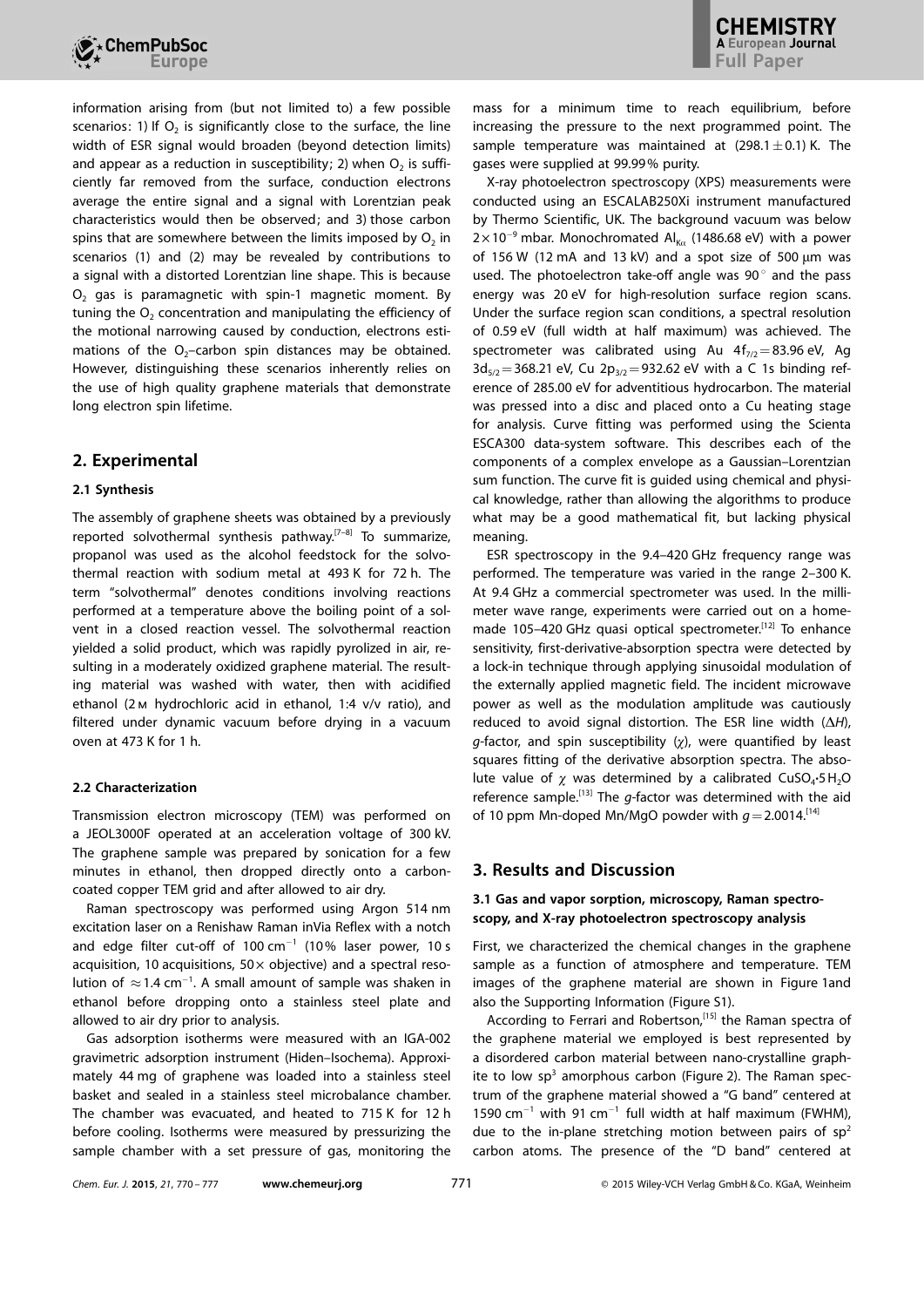



Figure 1. Transmission electron microscopy images of typical regions in the graphene sample a) showing the extended assembly of graphene sheets and b) a high-resolution image of layered graphene sheets with no interplanar correlation. Sheet corrugation was also visible. Inset of (b) shows a magnified region of the hexagonally arranged graphene lattice with hexagons drawn as a guide for the eye.



Figure 2. Raman spectra of the as-prepared graphene material. Inset shows the region of second-order peaks.

1381 cm-<sup>1</sup> with a full width at half maximum (FWHM) of 338  $cm^{-1}$  is believed to be due to a double resonance, and enhanced by edge effects and dangling bonds of the  $sp^2$ carbon sites.<sup>[16]</sup> The second order peaks are not well defined, but appear as a small modulated bump between 2000 and  $3200$  cm $^{-1}$  and best represent a multilayer graphitic material.

The intensity ratio of the D band to the G band value, commonly reported as  $I_D/I_G$ , was  $\approx 0.62$ , indicating a significant number of defect sites present.<sup>[15-16]</sup> More generally, and as a first approximation, the Raman spectra of such disordered carbon implied an average inter-defect distance  $(L<sub>D</sub>)$  of  $\approx$  1.1 nm, and in terms of defect density ( $n<sub>D</sub>$ ), a number greater than  $2.8 \times 10^{13}$  cm<sup>-2</sup>.<sup>[17]</sup> Locally, TEM characterization showed that the in-plane crystalline domains may be inhomogeneous in size resulting in various degrees of local structural disorder within the  $sp<sup>2</sup>$  network. Such domains appear within extended micron-sized sheets (contributing to the overall Raman spectra of disordered carbon), and not as amorphous carbon fragments. Consequently, any significant information on the influence of doping<sup>[18]</sup> and strain<sup>[19]</sup> on the electronic properties of the graphene material is lost in the background of the Raman spectra of disordered carbon.<sup>[15-16]</sup> However, from our previous work,<sup>[7]</sup> we found that the low-temperature metal-like Pauli spin susceptibility arising from this graphene material ( $\gamma_{\text{Pauli}}=$  $3.1 \times 10^{-7}$  emug<sup>-1</sup>) corresponds to carrier densities of approximately  $1.44 \times 10^{10}$  cm<sup>-2</sup> (assuming linear graphene-like dispersion in the metallic regions), and that the layer coupling strength at 100 K was  $\approx$  10 meV. Accordingly, either the defective regions of the material do not contribute to the ESR signal, or structural defects do not broaden the ESR signal due to the weak spin-orbit interaction of carbon.

Evacuation of the graphene sample to pressures below  $10^{-5}$  mbar at 296 K resulted in a reduction of  $\approx$  13 weight percent (wt.%; Figure 3). Since most of the mass loss occurred under relatively mild vacuum, we assume that physisorbed species were removed but not a significant fraction of chemi-



Figure 3. The weight-loss profile of the as-prepared sample with reduction of pressure. The slight kink in the weight loss just after 150 min is due to the start-up of the turbo molecular vacuum pump reducing pressure from 2 to less than  $10^{-5}$  mbar. The inset shows the weight-loss profile during heating to 723 K under high vacuum, in which a further  $\approx$  15 wt. % was lost.

cally bound species. Subsequent heating at 715 K under high vacuum for 12 h was sufficient to remove most of the chemically bound molecules from the graphene surface. We performed adsorption–desorption isotherms on the heattreated graphene at 298 K for the main components of air,  $N_2$ and  $O_2$ , H<sub>2</sub>O, and CO<sub>2</sub> (Figure 4).

At 50% relative humidity the graphene sample adsorbed  $\approx$  10.9 wt.% H<sub>2</sub>O. The total adsorption of water at 88% relative humidity in air at 298 K, that is, 28 mbar, reached  $\approx$  20.7 wt.%. The quantities of adsorbed  $O_2$ ,  $N_2$ , and  $CO_2$  at the partial pressures approximately found in air (212 mbar for  $O<sub>2</sub>$ , 790 mbar for  $N_2$ , 0.4 mbar for  $CO_2$ ) were 0.38, 0.62, and  $\le 0.05$  wt.%, respectively.  $CO<sub>2</sub>$ , N<sub>2</sub>, and H<sub>2</sub>O demonstrated largely reversible adsorption behavior. However, the total  $O<sub>2</sub>$  uptake was largely irreversible, with approximately two thirds of the oxygen remaining bound upon evacuation. During  $O<sub>2</sub>$  adsorption the equilibrium mass at each pressure was not reached even after 2–3 h, so the measured (non-equilibrium) mass at the end the waiting period was used for each point in the isotherm.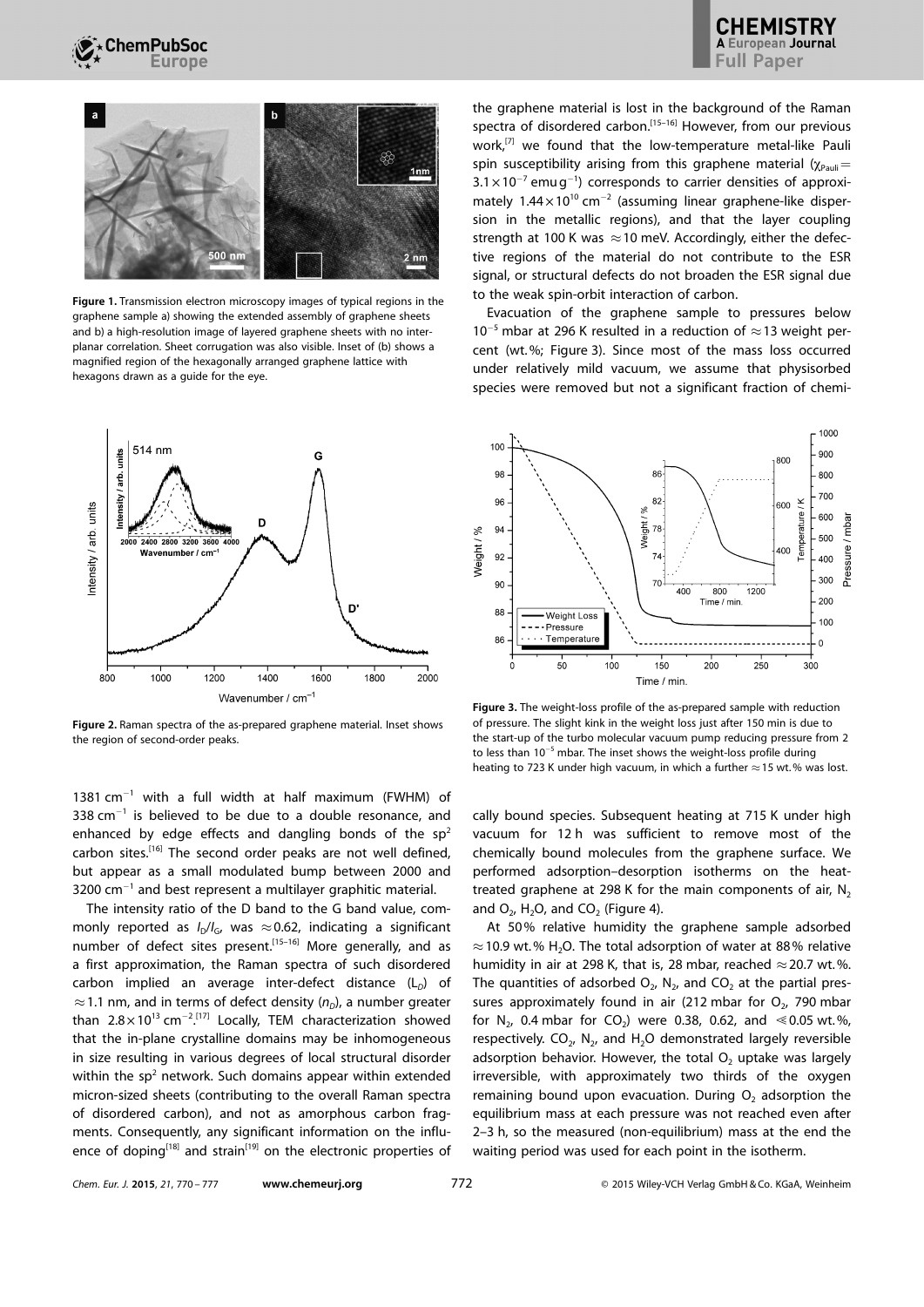

**CHEMISTRY** Full Paper



Figure 4. Gas adsorption–desorption isotherms at 298 K for  $O_2$ , N<sub>2</sub>, H<sub>2</sub>O, and CO<sub>2</sub> on graphene.

Further kinetic studies of  $O<sub>2</sub>$  sorption revealed two processes occurring at different rates (Figure 5). As  $O<sub>2</sub>$  is introduced the initial rapid mass uptake is complete within 2–3 min, typical of the physisorption of gases at room temperature. Beyond this point, there is a slow increase of mass over many hours, which is more characteristic of a process requiring higher activation energy, such as chemical binding or network diffusion. That this second process was not observed for the adsorption of nitrogen or carbon dioxide leads us to believe that it is specific to the gradual chemical oxidation of the graphene surface. The mass gain kinetics for the slow process measured at 65 mbar was fitted to a Linear Driving Force model<sup>[20]</sup> and the rate constant k was calculated to be (124 $\pm$ 3) min, indicating that collection times of longer than 6 h per point would be required to make a reasonable estimate of the equilibrium mass. Note that the measured irreversible oxygen uptake is much less (by more than an order of magnitude) than the initial mass lost during heating.

The water adsorption isotherm indicates that the amount of water adsorbed on the surface of the graphene (and thus the mass lost on evacuation) is highly dependent on the relative humidity in the air. Assuming that the vast bulk of the 13 wt.% mass loss on evacuation is adsorbed water, we estimate that



**Figure 5.** The  $O<sub>2</sub>$  uptake at various pressures were collected for a minimum of 2 h yet did not fully reach equilibrium.  $O<sub>2</sub>$  adsorption indicates a two-step process involving both fast and slow sorption. The inset shows a magnified region of  $O_2$  adsorption more clearly demonstrating the two-step process: A rapid uptake of  $O<sub>2</sub>$  (physisorption) then a very slow uptake (diffusion, physisorption, or chemisorption) over many hours. The spike in the mass reading just after the introduction of  $O<sub>2</sub>$  at each pressure is due to the effect of gas turbulence on the microbalance, which takes a few minutes to stabilize.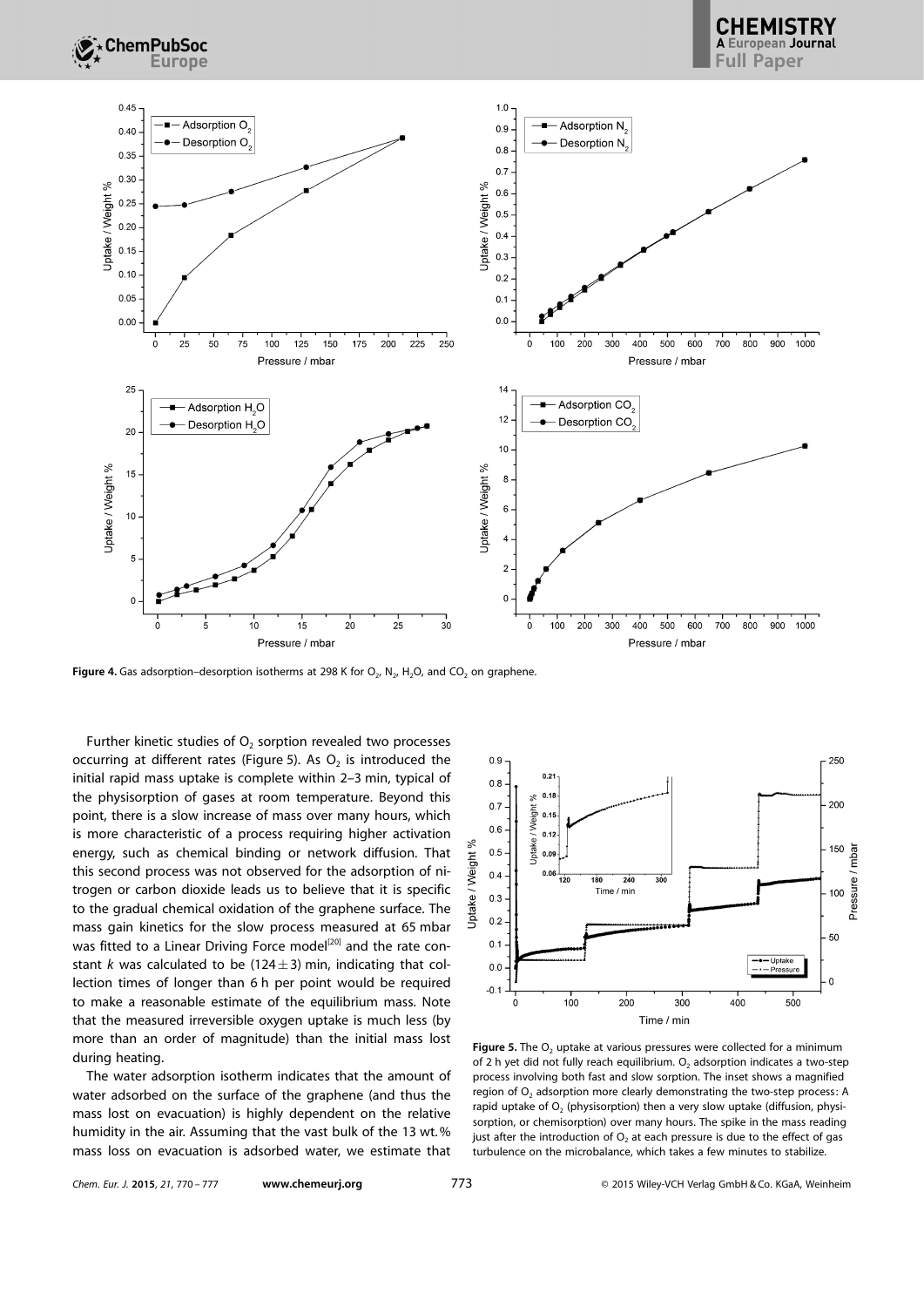the relative humidity was approximately 50–55% in the air introduced to the sample.

The composition of the adsorbed surface layer under atmospheric conditions (and 50% relative humidity) was estimated from the pure gas isotherms, neglecting competitive adsorption. The species  $O_{2}$ , N<sub>2</sub>, and H<sub>2</sub>O were each calculated to exceed the total number of  $spin=1/2$  paramagnetic centers per gram of the graphene material ( $\chi$  = 3.7  $\times$  10<sup>19</sup> spin g<sup>-1</sup>): O<sub>2</sub> = 7.3  $\times$  10<sup>19</sup>, N<sub>2</sub> = 1.5  $\times$  10<sup>20</sup>, H<sub>2</sub>O = 3.6  $\times$  10<sup>21</sup>, and CO<sub>2</sub> = 3.5  $\times$  $10^{18}$  molecules  $g^{-1}$ . This equates to an approximate ratio of number of guest molecules to  $spin=1/2$  paramagnetic centers to be 2:1  $(O_2)$ , 4:1  $(N_2)$ , 100:1  $(H_2O)$ , and 1:10  $(CO_2)$ .

Weight-loss events when heating to 1070 K were identified using thermogravimetric methods under an atmosphere of ultrapure helium and are reported in the Supporting Information, Figure S2. The removal of adsorbates (solvents, vapors, gases) occurred between 300–430 K and the partial decomposition of the graphene material to  $CO<sub>2</sub>$  and CO by the irreversible removal of chemically bound oxygen groups occurred at temperatures exceeding 430 K (Figure 6).<sup>[8a]</sup> The removal of



Figure 6. XPS spectra of the core O 1s photoelectron line taken of the as-prepared graphene sample during heating from 298 to 923 K under UHV. The oxygen content chemically attached to the graphene surface was drastically reduced from  $\approx$  19 wt. % at 298 K to  $<$  1 wt. % at 923 K over a period of 2 h.

chemically bound oxygen from the surface of the graphene sample was quantitatively monitored in-situ under ultrahigh vacuum (UHV) conditions using XPS, Figure 6.

The oxygen content was found to decrease significantly when heating up to 923 K; a reduction from  $\approx$  19 to  $<$  1 wt.%. An estimate of the type of oxygen bound to the carbon was assigned by peak-fitting techniques commonly employed for XPS, which gave approximate quantifications of the chemically bound oxygen environments: O=C of 10.2 wt.% (531.6 eV) and O-C of 8.7 wt.% (533.1 eV) at 298 K under UHV. At 473 K the amount of oxygen left bound as  $O=C$  (7.0 wt.%) had been removed significantly more compared to O-C (8.1 wt.%) groups. The peaks appear better resolved after heating at 723 K and the estimated values of chemically bound oxygen reduce to similar quantities: O=C 4.1 wt.% (531.2 eV) and O–C 5.4 wt.%

(533.5 eV). It was, however, inappropriate to quantify peak assignments at such low concentrations of oxygen bound  $(<$  1 wt.%) beyond heating at 723 K.

#### 3.2 Electron spin resonance spectroscopy studies

We correlated the results in the above section with spin lifetime changes in the graphene material by means of multifrequency ESR spectroscopy. At 300 K the 9.4 GHz ESR signal of the as-prepared graphene material had a highly symmetric Lorentzian shape at  $g=2.0137$  position typical of graphitic material,<sup>[21]</sup> with a line width  $\Delta H$  = 0.41 mT (the Supporting Information, Figure S3.1 a). A residual non-Lorentzian intensity was also observed from the ESR of the graphene sample. The deviation from the derivative Lorentzian line shape is small with a peak-to-peak magnitude of about 20 times smaller than the signal, which corresponds to a resolved small signal inhomogeneity in the sample of  $\approx$  5%. The spin relaxation of the detected signal is largely homogeneous; unresolved inhomogeneity would result in a Gaussian line shape.

From the ESR signal intensity of the as-prepared graphene sample, the spin concentration was calculated $[13]$  and was found to be  $\chi = 1.5 \times 10^{18}$  spin g<sup>-1</sup> assuming spin = 1/2 paramagnetic moments. It is important to note that the magnitude of the intensity of the ESR signal may be subject to artifacts such as those caused by quest molecule adsorption;<sup>[11c]</sup> spin magnetic moments may be present although rendered undetectable by  $ESR^{[13, 22]}$  thus the estimated spin concentrations are lower limits as we show below.

Upon evacuation of the sample overnight in dynamic vacuum of 10<sup>-5</sup> mbar the ESR signal changed significantly. The g-factor remained the same within experimental accuracy, but the ESR line width decreased by more than a factor of 4 and reached  $\Delta H$  = 0.106 mT. The ESR intensity increased approximately by a factor of 3. The change in ESR line width and intensity upon degassing was completely reversible: Exposing the degassed sample to air immediately broadened the line to recover the original ESR signal. Additionally, the partially degased sample showed slow degradation. The ESR line observed right after sample preparation, presented in Figure 7, over a month timescale transformed back to the as-grown state. We attribute this slow change to the slow surface diffusion of the residual  $O<sub>2</sub>$  in excellent agreement with gas absorption results (Figure 5).

The introduction of ultra-pure  $O<sub>2</sub>$  gas (at 1 bar) after evacuating the sample also fully restored the ESR line width, however, with an ESR signal intensity half of that observed resulting from air. This loss of signal intensity is in agreement with earlier works,  $[11c]$  and demonstrates that a change in signal intensity may be induced by the introduction of  $O<sub>2</sub>$  from air. Moreover, our results indicate that the  $T<sub>S</sub>$  change of graphene is also induced by the graphene– $O<sub>2</sub>$  interaction.

We performed subsequent heat treatments up to 1040 K under dynamic vacuum (typically for 20 min. at each temperature) and measured the ESR at  $T=300$  K after each heat treatment (Figure 7). The *q*-factor was found to be independent of heat treatment. The ESR line width decreased monotonically as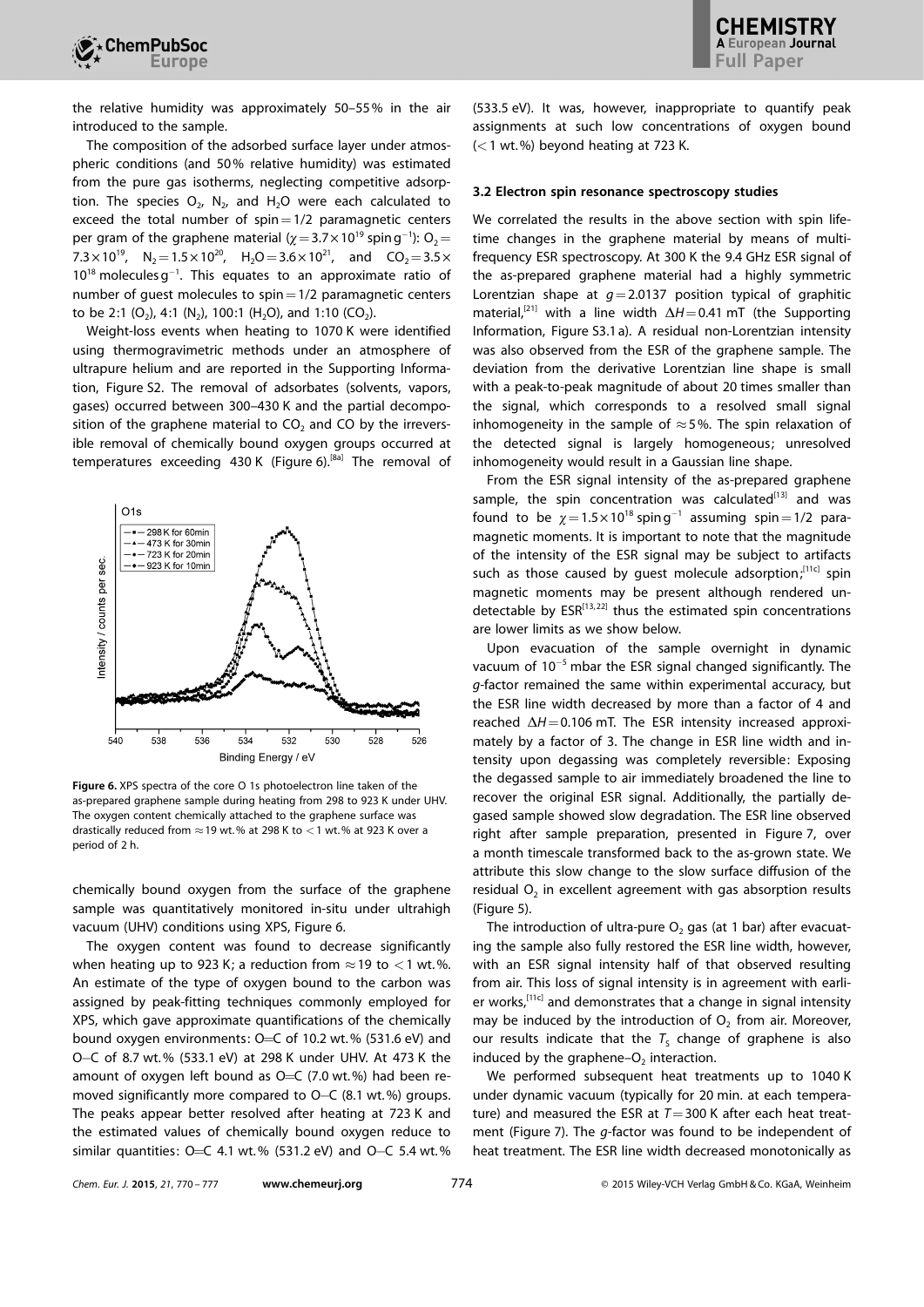

Figure 7. Evolution of the ESR line width,  $\Delta H$ , at T = 300 K, and  $\nu$  = 9.4 GHz of samples undergone various heat treatments under dynamic vacuum  $(\bullet)$ .  $\blacksquare$  = The as-grown sample. Inset: ESR spectrum at  $T=300$  K after subsequent heat treatments with the spectra normalized for comparison.

a function of increasing heat treatment temperature. The intensity of the ESR line of a heat-treated sample under vacuum at 1040 K was approximately 25 times more intense than that of the as-prepared sample in an atmosphere of air; the spin concentration of the 1040 K heat-treated sample was found to be  $\chi$  = 3.7  $\times$  10<sup>19</sup> spin g<sup>-1</sup>. The resulting narrow ESR line indicated it was of carbon origin.

The chemical species responsible for the line width broadening were progressively removed by heating. Deviations from the Lorentzian line shape were also reduced (the Supporting Information, Figure S3.1 b). The ESR linewidth decreased to  $\Delta H$  = 0.046 mT after heat treatment at 1040 K; this is an order of magnitude smaller than that observed in the as-prepared graphene exposed to air. The ESR line width narrowed approximately 6 times more as a result of dynamic vacuum pumping at 300 K (from 0.460 to 0.106 mT) than that from the subsequent heating to 1040 K (from 0.106 to 0.046 mT). The line width narrowing and intensity increase after heat treatment was reversible: Exposing the heat-treated samples to air resulted in an increase of the line width by an order of magnitude, and a decrease in the intensity. The as-grown ESR line was recovered upon venting the sample by air. We attribute this drastic change of  $T<sub>S</sub>$  upon graphene exposure to air, to the interaction of graphene with the spin magnetic moments of  $O<sub>2</sub>$  in air.

Our earlier report showed that the ESR of chemically synthesized graphene is a common resonance of both localized and itinerant spins.<sup>[7]</sup> The conduction electron spin resonance in only observable below  $\approx$  50 K at high magnetic fields due to the small g-factor anisotropy.<sup>[7]</sup> However, the  $\Delta H_{\text{vac}} = 0.046$  mT line width of the 1040 K heat-treated sample at room temperature is significantly narrowed by itinerant conduction electrons.<sup>[7]</sup> To identify the contributions to motional narrowing made by conduction electrons we performed high-frequency ESR at  $T=300$  K and analyzed the line width distortion relative to the Lorentzian profile on the 1040 K heat-treated sample (Figure 8 and the Supporting Information, Figure S3). In this ex-



**European Journal** Full Paper

Figure 8. Frequency dependence of  $\Delta H$  at  $T=300$  K for a heat-treated graphene sample at 1040 K ( $\circ$ ) demonstrating a linear increase in the line broadening with respect to frequency in the 0–420 GHz frequency range (0– 16 T field range). The frequency dependence of the air-exposed graphene sample  $(\Box)$ . Linear and quadratic lines of best fit (bottom and top, respectively) to line width broadening behavior are shown.<sup>[23]</sup>

periment, we fixed the concentration of  $O<sub>2</sub>$  by sealing our sample under vacuum and an atmosphere of air, while tuning the ability of conduction electrons to narrow the signal motionally by varying the ESR frequency. Under these conditions the signal of the closed sample under vacuum broadened monotonically from  $\Delta H_0$  = 0.039 mT residual width by a rate of  $1.9 \times 10^{-4}$  mTGHz<sup>-1</sup> with increasing frequency.<sup>[7]</sup> Moreover, the magnitude of the non-Lorentzian residue also increased with increasing frequency (the Supporting Information, Figure S3). The low-pressure air closed sample behaves qualitatively similar (Figure 8). It shows  $\Delta H_0$  = 0.150 mT, which is significantly broadened relative to the vacuum closed sample in accordance with the atmosphere dependence (Figure 7). In addition, the residual non-Lorentzian component of the sample closed under a low pressure of air was higher than that of the vacuum closed sample (Figure 7). However, the frequency dependence is quadratic with  $3.3 \times 10^{-6}$  mTGHz<sup>-2</sup> coefficient rather than linear (Figure 8). All this is in agreement with an incomplete motional narrowing mechanism.<sup>[7]</sup>

The increasing deviation from the Lorentzian line shape with increasing frequency at a constant  $O<sub>2</sub>$  concentration demonstrated that conduction electrons were counter-balancing the spin depolarization induced by  $O<sub>2</sub>$  spins. Although the narrowing effect of the conduction electron is suppressed due to  $O<sub>2</sub>$ induced local magnetic field inhomogeneity, the narrowing strength is the same only it is less efficient.<sup>[23]</sup> The quadratic in the field dependence for the air-exposed sample indicates that the maximum experimentally available magnetic field, 16 T, is close to resolving the inhomogeneous signal.

When considering our results we propose that the broadening of the ESR line width, that is, the major reduction of the spin lifetime in graphene, results from the exposure to paramagnetic  $O<sub>2</sub>$  molecules in air and to a lesser extent the presence of covalently bonded oxygen groups on the graphene surface. Introducing less than 0.4 wt.% physisorbed  $O<sub>2</sub>$ broadened the ESR linewidth 6 times more than removing 18 wt.% of covalently bound oxygen as O–C or O=C (as determined by XPS). Assuming only magnetic dipole–dipole interac-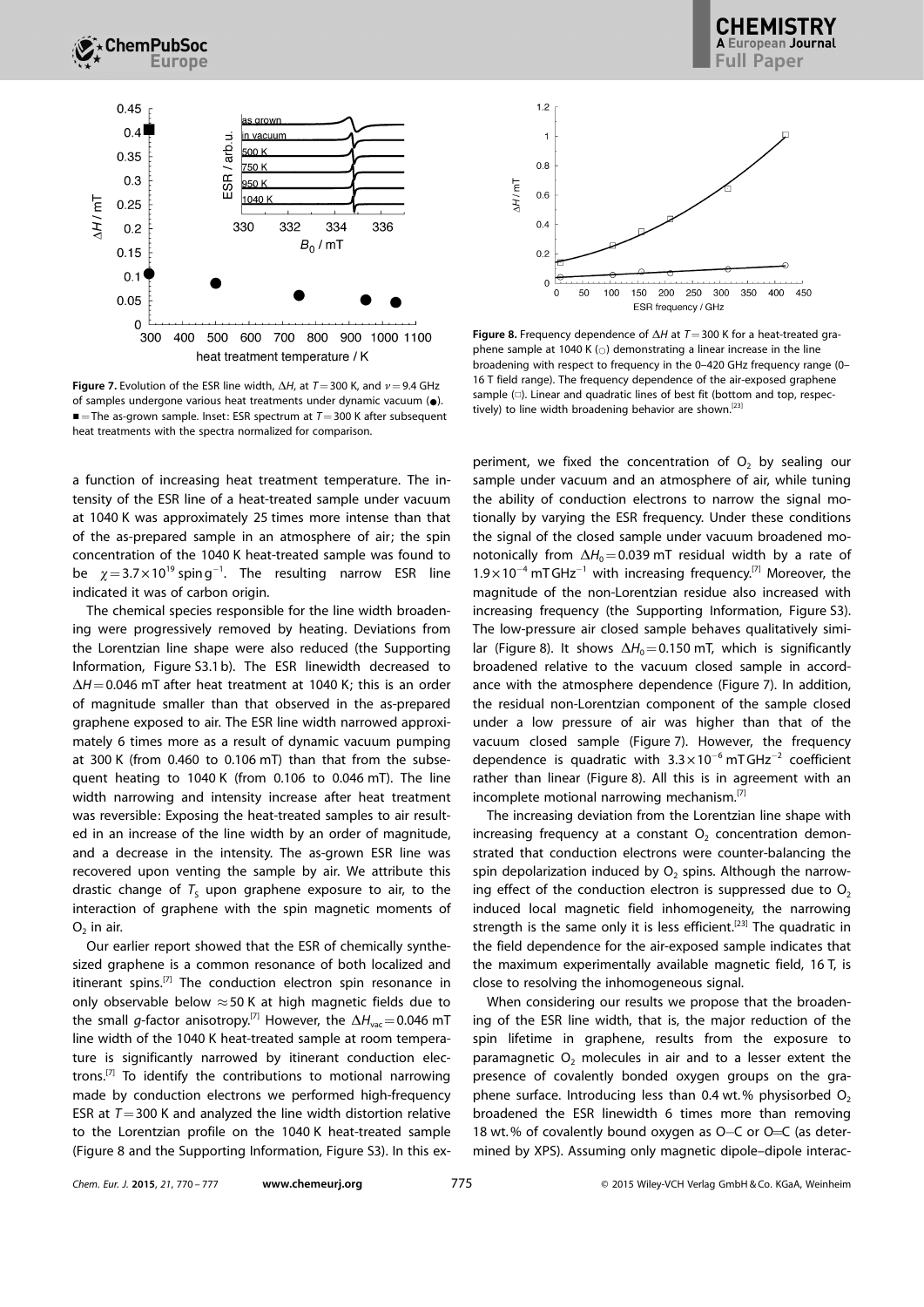

tion as a microscopic origin of the ESR line width broadening, average carbon– $O<sub>2</sub>$  distances can be obtained: By fixing the electron spin  $S=1/2$  to carbon and  $S=1$  to an extrinsic spin (in our case  $O_2$  since H<sub>2</sub>O, N<sub>2</sub>, and CO<sub>2</sub> are all in a ground electronic singlet state of  $S=0$ ), the average distance between graphene–O<sub>2</sub> spins is obtained by the Van Vlack formula.<sup>[24]</sup> The closest value to the intrinsic homogeneous line width of our graphene sample was  $\Delta H_{\text{vac}}$  = 0.046 mT, which results in a remarkably long spin lifetime,  $T<sub>S</sub>$ , of 140 ns. This yields greater than  $\approx$  2.5 nm carbon–O<sub>2</sub> distances otherwise dipole–dipole interactions would readily broaden the spectral lines. This signal originates from regions in which carbon spins are protected from interacting with  $O<sub>2</sub>$  therefore pose the longest electron spin lifetimes.

There is an instrumental noise floor limiting  $\Delta H$  detection of about 1 mT in the present experiment which translates to  $\approx$  1.1 nm distance. This is because ESR can only detect regions in which the line width is sufficiently narrow, as the signal amplitude is inversely proportional to the square of the line width.<sup>[13]</sup> Hence, in regions in which  $O_2$  and graphene electron spins are separated by less than  $\approx$  1.1 nm, an ESR signal would not be observed in our experiments. This is the origin of the loss of the ESR signal upon  $O<sub>2</sub>$  exposure. However, the partial loss of ESR signal upon  $O<sub>2</sub>$  exposure observed in our experiments is a drastic consequence of  $O<sub>2</sub>$  inhomogeneity within the graphene sample. The residual non-Lorentzian intensity we observe in the Supporting Information (Figures S3.1 and S3.2) also indicates the broadening of the ESR line width by  $O<sub>2</sub>$ occurs irregularly throughout the sample; there are regions where barriers exist on the surface on graphene that may impede  $O<sub>2</sub>$  homogeneity, which includes other adsorbed molecules blocking the surface (e.g.,  $H_2O$ ), chemical reaction, and the extended porous graphene network itself. The maximum observed  $O<sub>2</sub>$  induced broadening of the ESR line width by  $\approx$  0.4 mT corresponded to a reduction of  $T<sub>s</sub>$  to 16 ns. This yields about 1.4 nm carbon– $O<sub>2</sub>$  spin distance. This discussion can hence be formulated in two ways: a)  $\approx$  4% of the total as-prepared sample volume consists of carbon spins separated from O<sub>2</sub> by a distance greater than 2.5 nm, or b)  $\approx$  96% of this sample volume is exposed to  $O_2$  in a way that the carbon– $O_2$ distance is shorter than 1.1 nm. A schematic to represent the possible mechanism is presented in Figure 9.

# 4. Conclusions

By multifrequency ESR we have demonstrated that removing both chemisorbed and physisorbed oxygen on graphene decreases the observed ESR line width, which physically translates to an increase in electron spin lifetime. Removal of covalently bound oxygen groups is largely irreversible; however, the adsorption of  $O<sub>2</sub>$  on the graphene surface was sufficient to completely revert to the short spin lifetimes. As paramagnetic  $O<sub>2</sub>$  spin centers are introduced, they rapidly physisorb to the graphene surface while taking an exceptionally long time to equilibrate throughout the entire porous graphene material. Exposure of the graphene sample to air also introduces considerable amounts of H<sub>2</sub>O, and to a lesser extent N<sub>2</sub> and CO<sub>2</sub>. This





Figure 9. Schematic representation summarizing the effect of bound oxygen molecules on the surface of graphene. The average spin-spin distance is denoted by  $r_{e-e}$ . Hydrogen has been omitted in certain graphene fragment models for clarity. After the removal of molecules from air (or removal of  $O<sub>2</sub>$ ) at 300 K the spin lifetime increases, with only the covalently bound oxygen remaining on the graphene. Further heating removes covalent-bound oxygen, further increasing the spin lifetime in graphene. Re-exposing the heated graphene material to air (or  $O<sub>2</sub>$ ) introduces adsorbed molecules, although oxidation is very slow and irreversible. In both the as-synthesized and heat-treated samples, this exposure to  $O<sub>2</sub>$  or air causes a drastic reduction in the observed spin lifetime.

also contributes to inhomogeneity in the spread of oxygen– carbon spin interactions across various regions of the graphene surface individually distinguished by ESR. Dipole–dipole interactions between the graphene surface and localized paramagnetic oxygen spins destroys spin coherence, which manifests as an increase in the observed ESR line width. The closer the paramagnetic oxygen centers are to the graphene surface the shorter the observed electron spin lifetime; at distances closer than  $\approx$  1.4 nm the electron spin lifetime is reduced beyond detection by ESR. When oxygen and carbon spin centers are separated beyond  $\approx$  2.4 nm, we are able to observe the intrinsic extraordinarily long electron spin lifetime in our graphene material (localized spin, 140 ns) which makes it of exceptional quality for potential use in assembling spintronic devices (N.B., conduction electron spin,  $T<sub>s</sub>=65$  ns). The mechanisms by which various covalently bound oxygen